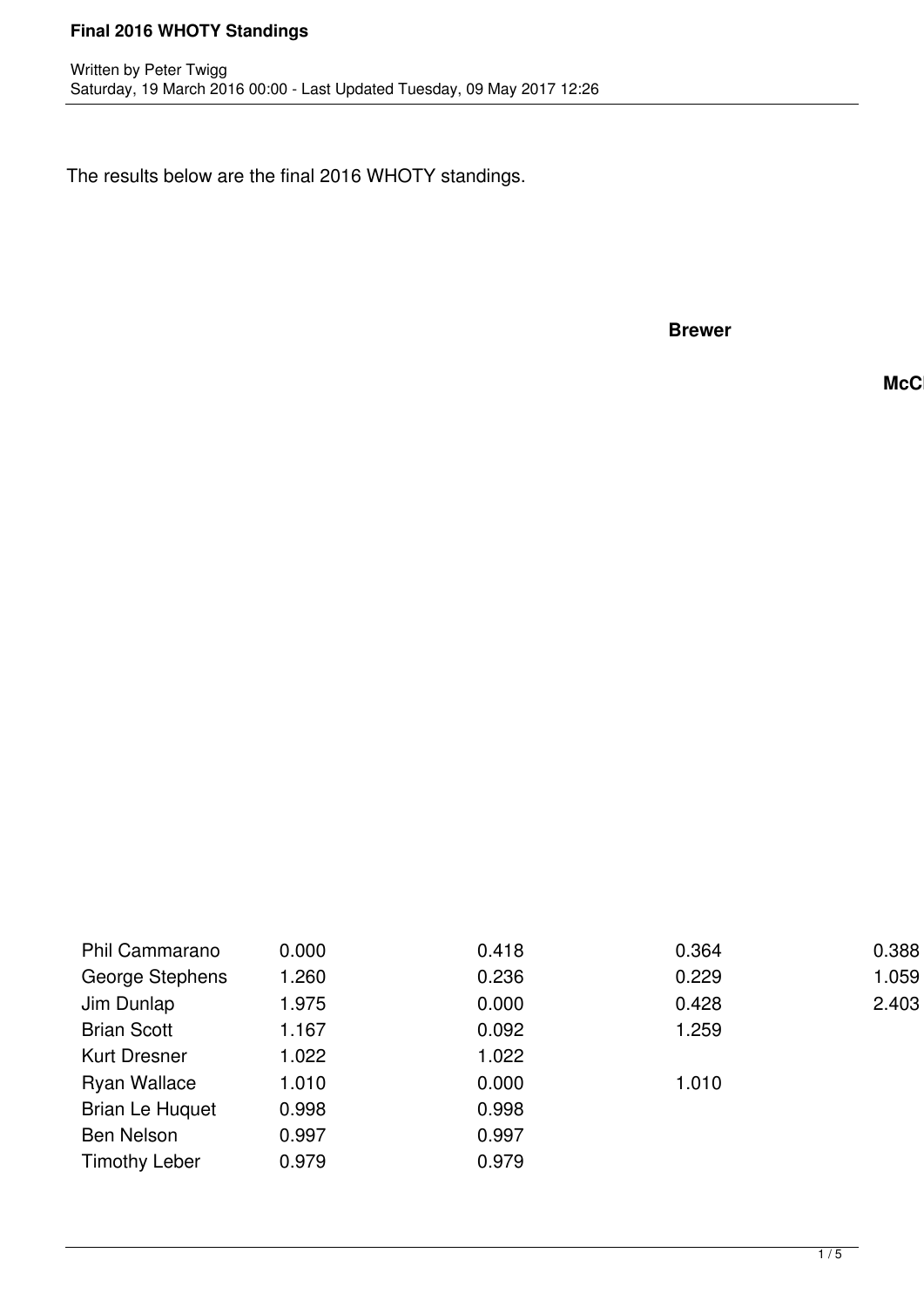| Jason Call                                     | 0.334 | 0.207 | 0.339 | 0.880 |
|------------------------------------------------|-------|-------|-------|-------|
| Troy Wormsbecker                               | 0.132 | 0.729 | 0.862 |       |
| <b>Adam Sannes</b>                             | 0.174 | 0.190 | 0.494 | 0.858 |
| Chris Hudson                                   | 0.674 | 0.182 | 0.856 |       |
| Garry Lienhard                                 | 0.849 | 0.849 |       |       |
| <b>Tristan McCoy</b>                           | 0.209 | 0.149 | 0.069 | 0.268 |
| Jennifer Tadder                                | 0.079 | 0.672 | 0.751 |       |
| Dave Frombach                                  | 0.743 | 0.743 |       |       |
| <b>Ben Davidson</b>                            | 0.722 | 0.722 |       |       |
| <b>Gary Brazer</b>                             | 0.717 | 0.717 |       |       |
| Jim Trimble                                    | 0.689 | 0.689 |       |       |
| Doug Burghart & Wally Sz68ffitzer              |       | 0.685 |       |       |
| James Patterson                                | 0.665 | 0.665 |       |       |
| <b>Kenneth Reister</b>                         | 0.635 | 0.635 |       |       |
| Laura Sullivan                                 | 0.627 | 0.627 |       |       |
| <b>Blaine Schiess</b>                          | 0.585 | 0.585 |       |       |
| Dioni De La Morena Motale31                    |       | 0.571 |       |       |
| McLean Johnson                                 | 0.529 | 0.529 |       |       |
| Adam Arndt                                     | 0.517 | 0.517 |       |       |
| <b>Tim Frommer</b>                             | 0.087 | 0.366 | 0.453 |       |
| John Ream                                      | 0.443 | 0.443 |       |       |
| Dennis Nagy                                    | 0.437 | 0.437 |       |       |
| Mark Malowicki                                 | 0.273 | 0.106 | 0.000 | 0.379 |
| Nikolaj Lasbo                                  | 0.372 | 0.372 |       |       |
| <b>Peter Hand</b>                              | 0.370 | 0.370 |       |       |
| <b>Dylan Mathews</b>                           | 0.368 | 0.368 |       |       |
| <b>Greg Hollingsworth</b>                      | 0.359 | 0.359 |       |       |
| Jared Mullenberg                               | 0.298 | 0.057 | 0.354 |       |
| Darin Hamm                                     | 0.341 | 0.341 |       |       |
| Mike Gribler                                   | 0.337 | 0.337 |       |       |
| <b>Mike Sexton</b>                             | 0.332 | 0.332 |       |       |
| Ben Thompson                                   | 0.079 | 0.247 | 0.326 |       |
| Louis Strowger                                 | 0.323 | 0.323 |       |       |
| John Hocking                                   | 0.084 | 0.165 | 0.071 | 0.320 |
| <b>Steve Taylor</b>                            | 0.313 | 0.313 |       |       |
| <b>Chris Barker</b>                            | 0.298 | 0.298 |       |       |
| <b>CAREY PELTZ</b>                             | 0.294 | 0.294 |       |       |
|                                                |       |       |       |       |
| <b>Corey Pfeiffer</b><br><b>GARRETH WIPPEL</b> | 0.053 | 0.046 | 0.186 | 0.284 |
|                                                | 0.283 | 0.283 |       |       |
| Mike Zabel                                     | 0.157 | 0.124 | 0.281 |       |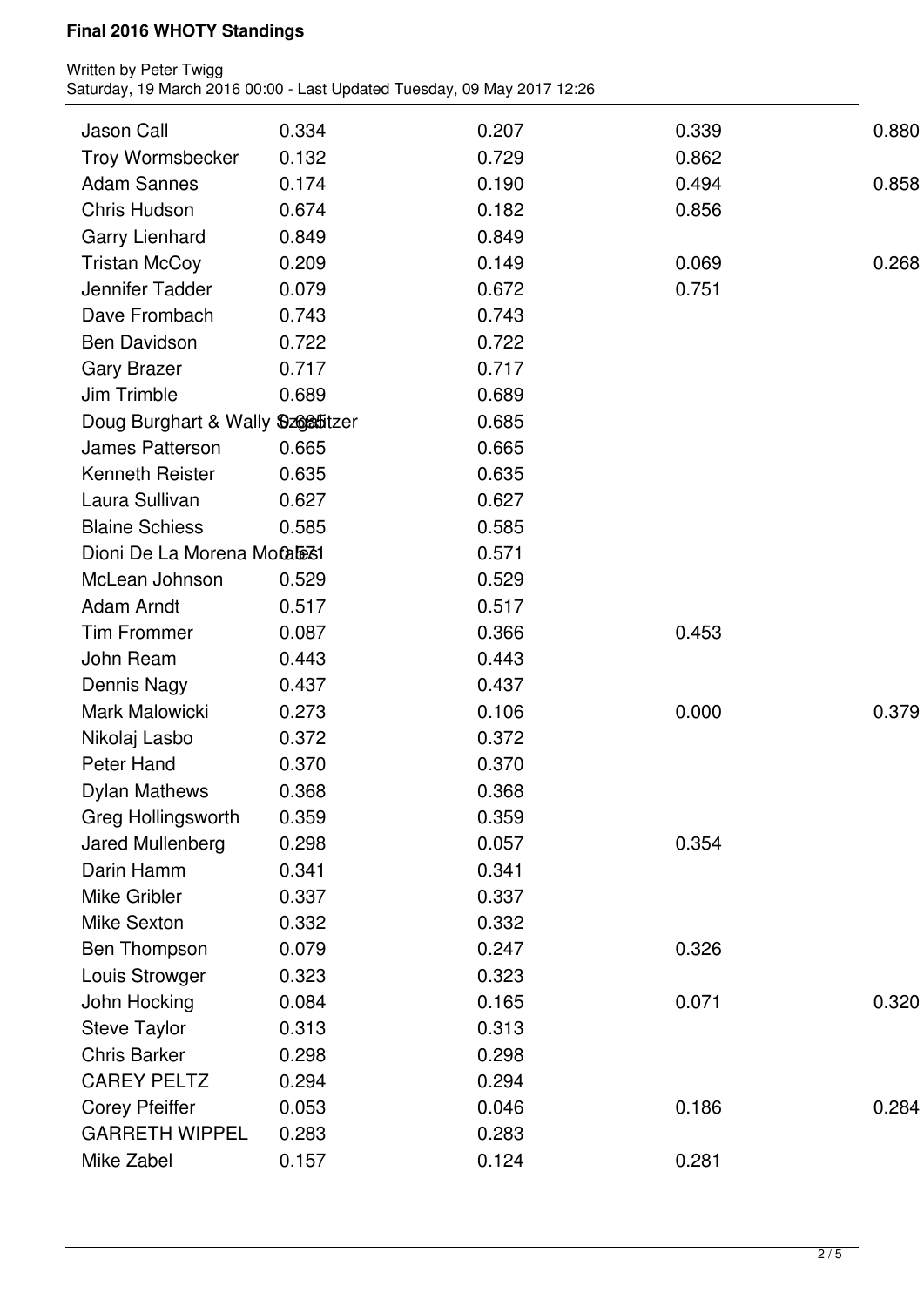| <b>Ryan Gress</b>                 | 0.272 | 0.272 |       |       |
|-----------------------------------|-------|-------|-------|-------|
| <b>Kendall Lease</b>              | 0.268 | 0.268 |       |       |
| Luke Nyswonger                    | 0.041 | 0.047 | 0.172 | 0.261 |
| <b>Justin Revelstoke</b>          | 0.165 | 0.094 | 0.260 |       |
| <b>Daniel Custer</b>              | 0.247 | 0.247 |       |       |
| Dan Stillwell                     | 0.126 | 0.113 | 0.240 |       |
| <b>Quentin Nelson</b>             | 0.230 | 0.230 |       |       |
| Paul Hendrick                     | 0.216 | 0.216 |       |       |
| Jason Mantello                    | 0.132 | 0.082 | 0.215 |       |
| Doug Burghart & Joel Langhalz     |       | 0.212 |       |       |
| <b>Anthony Falcone</b>            | 0.212 | 0.212 |       |       |
| <b>Holly Brown</b>                | 0.210 | 0.210 |       |       |
| Jerry Mansfield                   | 0.207 | 0.207 |       |       |
| <b>Michael List</b>               | 0.139 | 0.062 | 0.201 |       |
| Ken Leisher                       | 0.199 | 0.199 |       |       |
| Lisa Searfass                     | 0.199 | 0.199 |       |       |
| <b>Hilton Hammond</b>             | 0.199 | 0.199 |       |       |
| Kyle Galloway                     | 0.188 | 0.188 |       |       |
| Joseph Ferguson                   | 0.186 | 0.186 |       |       |
| Jessieca Martini & Mind 0.HloBand |       | 0.176 |       |       |
| <b>Troy Niemeyer</b>              | 0.175 | 0.175 |       |       |
| <b>Dennis Elsasser</b>            | 0.161 | 0.161 |       |       |
| Kelvin Keown & Beau MadG&egor     |       | 0.159 |       |       |
| <b>Todd Quessenberry</b>          | 0.159 | 0.159 |       |       |
| <b>Dustin Harvin</b>              | 0.149 | 0.149 |       |       |
| <b>Steve Dahl</b>                 | 0.146 | 0.146 |       |       |
| <b>Bill Arthurs</b>               | 0.141 | 0.141 |       |       |
| Amanda Baldwin                    | 0.141 | 0.141 |       |       |
| <b>Michael Riley</b>              | 0.139 | 0.139 |       |       |
| <b>Michael Jutras</b>             | 0.139 | 0.139 |       |       |
| Paul LeFebvre                     | 0.139 | 0.139 |       |       |
| <b>Brad Brown</b>                 | 0.138 | 0.138 |       |       |
| <b>Alex Truesdale Perry</b>       | 0.134 | 0.134 |       |       |
| <b>Gavin Smith</b>                | 0.132 | 0.132 |       |       |
| <b>Frank Owens</b>                | 0.128 | 0.128 |       |       |
| <b>Justin Westcott</b>            | 0.097 | 0.028 | 0.126 |       |
| <b>Lucas Rucks</b>                | 0.124 | 0.124 |       |       |
| <b>Erik Peffer</b>                | 0.123 | 0.123 |       |       |
| Norman Kwasinski                  | 0.121 | 0.121 |       |       |
| Ken Tompkins                      | 0.121 | 0.121 |       |       |
|                                   |       |       |       |       |